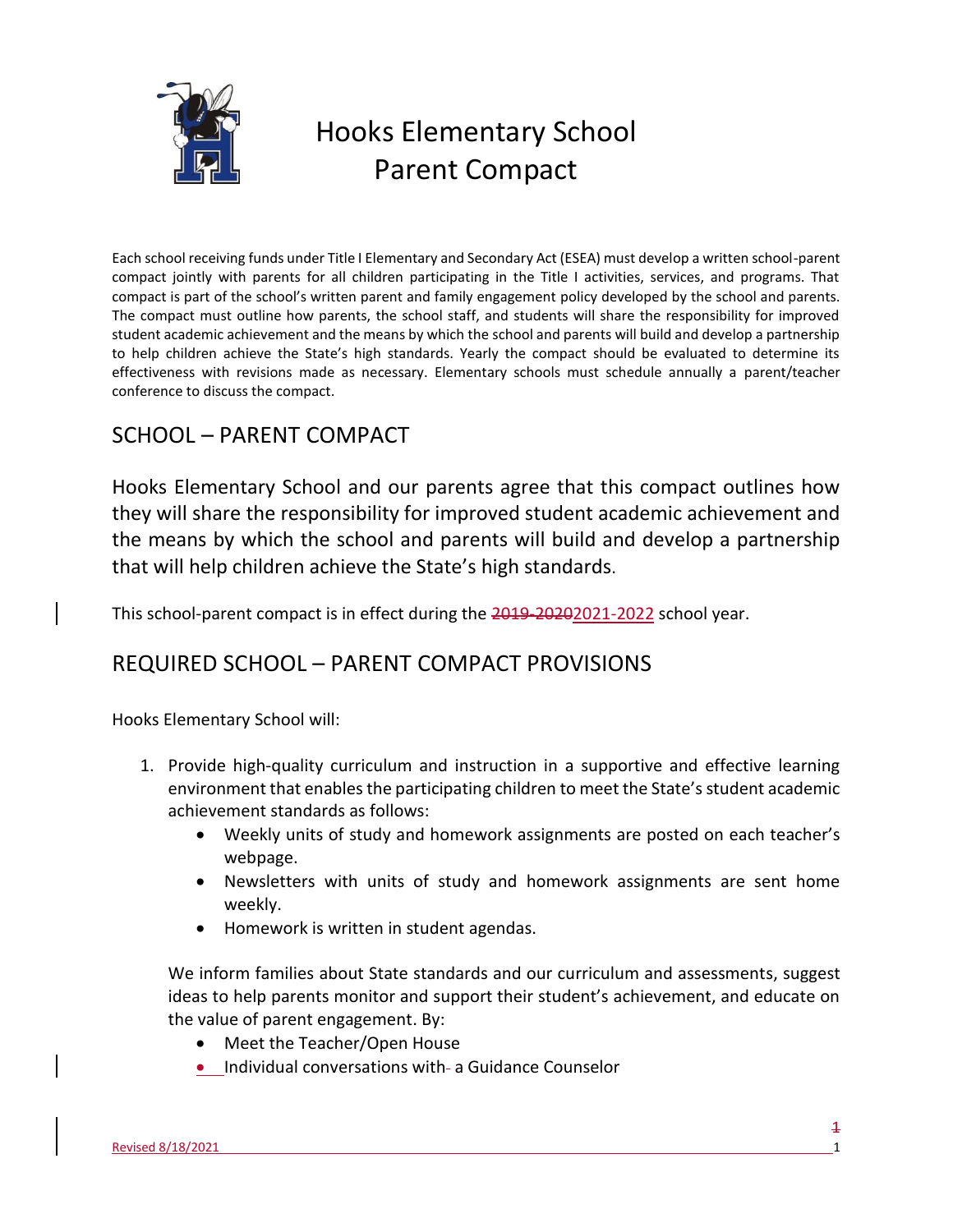Twoway communication with parents through multiple avenues. (student agendas, teacher email, conferences, communication apps)

Academic progress is reported to parents via:

- Skyward
- **•** Progress Reports (3<sup>rd</sup> week of grading period)
- Skyward Family Access online gradebook
- Report cards send home every 6 weeks
- **Annual Title I meeting** 
	- o This year our Title I meeting is being held on August 13, 2019 during *Meet The Teacher Night*, as we will have a large number of parents in attendance. At this meeting, families will be informed of the school's Title I program and budget, and the right of parents/guardians to be involved in their child's education.

Parents can make suggestions and participate in decision making at HES via:

- Membership of the Campus Improvement Committee
- Attending Parent-Teacher Conferences
- Individual conversations with a Guidance Counselor
- 2. Hold parent-teacher conferences (at least annually in elementary schools) during which this compact will be discussed as it relates to the individual child's achievement. Specifically, these conferences will be held:
	- Conferences
		- o Meet the Teacher/Open House
		- $\circ$  Individually scheduled conferences.
		- oAnnual IEP meetings (if the student receives Special Education Services).
		- $\circ$  504 Meetings (if the student qualifies)
- 3. Provide parents with frequent reports on their children's progress. Specifically, the school will provide reports as follows:
	- Report cards sent home every 6 weeks
	- Parent/Teacher Conferences
	- Skyward Family Access online grade book
	- Progress reports  $(3<sup>rd</sup>$  week of each grading period)
- 4. Provide parents reasonable access to staff, opportunities to volunteer, participate in their child's class, and to observe classroom activities, as follows:
	- Volunteer Training